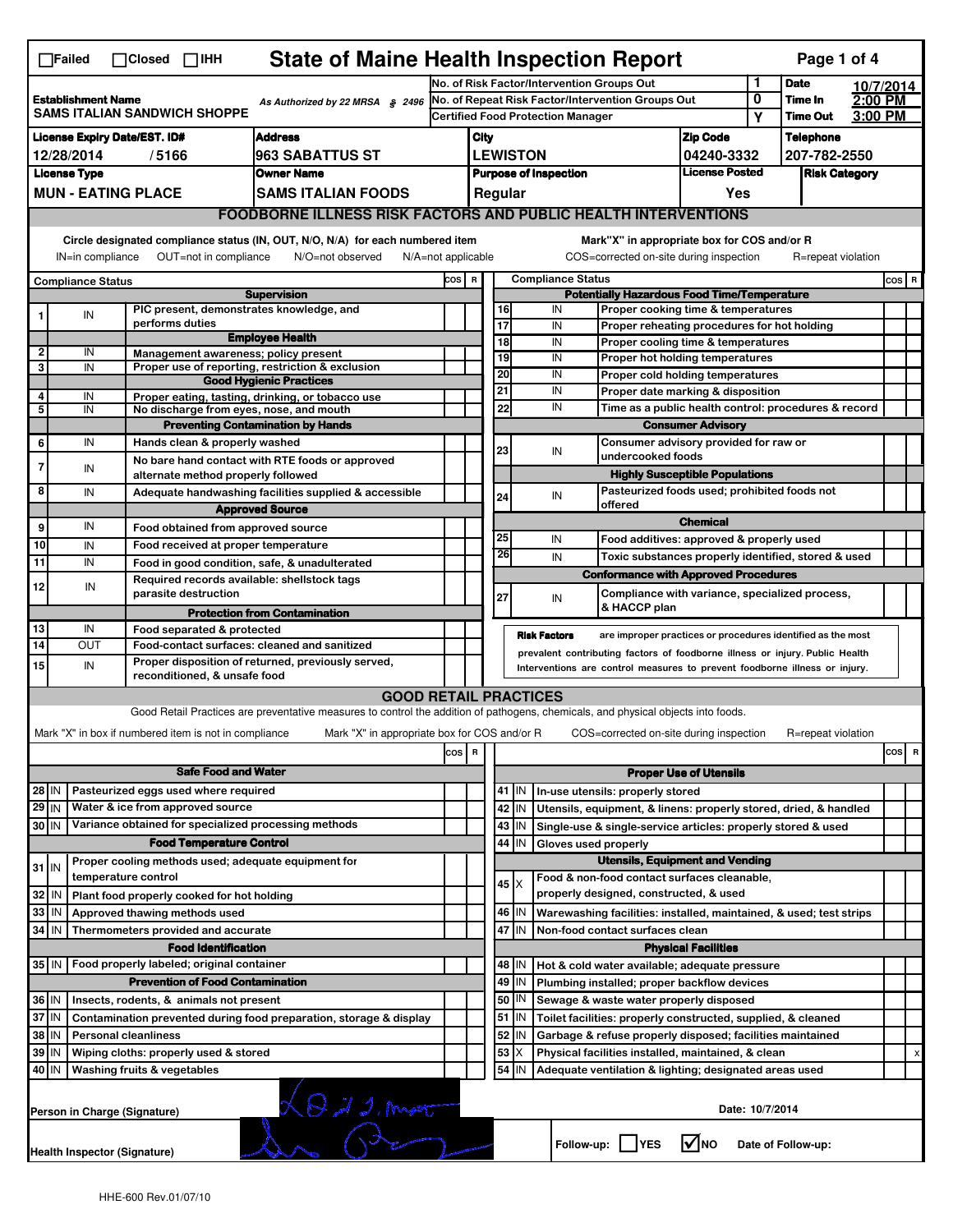|                                                     |                                   |  | <b>State of Maine Health Inspection Report</b> | Page 2 of 4              |                        |                                  |  |  |  |  |
|-----------------------------------------------------|-----------------------------------|--|------------------------------------------------|--------------------------|------------------------|----------------------------------|--|--|--|--|
| <b>Establishment Name</b>                           |                                   |  | As Authorized by 22 MRSA                       | 10/7/2014<br><b>Date</b> |                        |                                  |  |  |  |  |
| <b>SAMS ITALIAN SANDWICH SHOPPE</b>                 |                                   |  |                                                |                          |                        |                                  |  |  |  |  |
| License Expiry Date/EST. ID#<br>12/28/2014<br>/5166 | <b>Address</b><br>963 SABATTUS ST |  | City / State<br><b>LEWISTON</b>                | /ME                      | Zip Code<br>04240-3332 | <b>Telephone</b><br>207-782-2550 |  |  |  |  |
| <b>Temperature Observations</b>                     |                                   |  |                                                |                          |                        |                                  |  |  |  |  |
| Location                                            | <b>Temperature</b>                |  |                                                | <b>Notes</b>             |                        |                                  |  |  |  |  |
| Sandwich bar                                        | 40                                |  |                                                |                          |                        |                                  |  |  |  |  |
| walk-in cooler                                      | 40                                |  |                                                |                          |                        |                                  |  |  |  |  |
| meat balls and sauce                                | 160                               |  |                                                |                          |                        |                                  |  |  |  |  |
| hot water                                           | 110                               |  |                                                |                          |                        |                                  |  |  |  |  |
| sandwich bar                                        | 39                                |  |                                                |                          |                        |                                  |  |  |  |  |

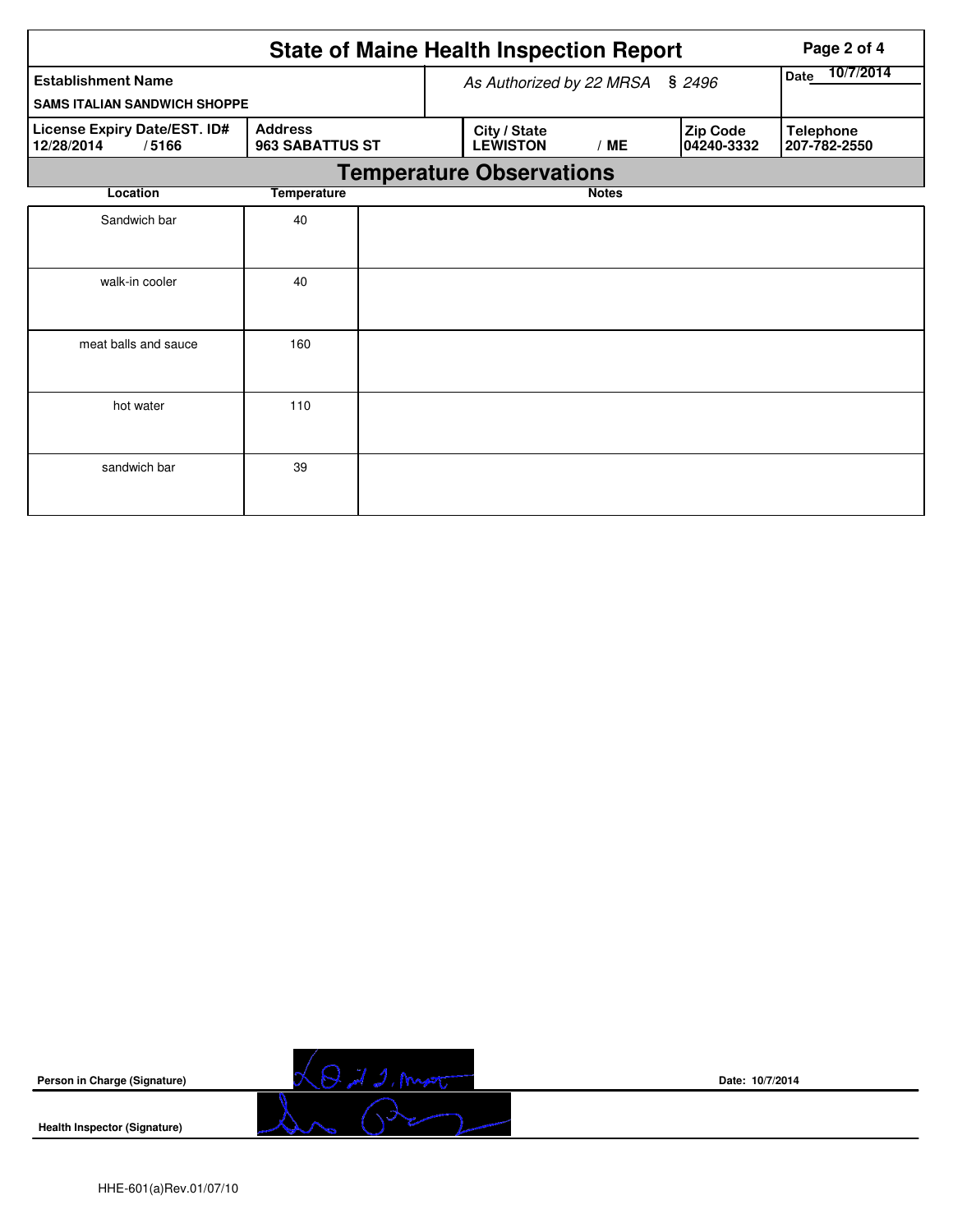|                                                                                                                                                    | Page 3 of 4                  |                                          |                                 |    |                               |  |  |  |  |  |
|----------------------------------------------------------------------------------------------------------------------------------------------------|------------------------------|------------------------------------------|---------------------------------|----|-------------------------------|--|--|--|--|--|
| <b>Establishment Name</b>                                                                                                                          | 10/7/2014<br><b>Date</b>     |                                          |                                 |    |                               |  |  |  |  |  |
| <b>SAMS ITALIAN SANDWICH SHOPPE</b>                                                                                                                |                              |                                          |                                 |    |                               |  |  |  |  |  |
| License Expiry Date/EST. ID#<br>12/28/2014                                                                                                         | /5166                        | <b>Address</b><br><b>963 SABATTUS ST</b> | City / State<br><b>LEWISTON</b> | MЕ | <b>Zip Code</b><br>04240-3332 |  |  |  |  |  |
| <b>Observations and Corrective Actions</b>                                                                                                         |                              |                                          |                                 |    |                               |  |  |  |  |  |
| Violations cited in this report must be corrected within the time frames below, or as stated in sections<br>8-405.11 and 8-406.11 of the Food Code |                              |                                          |                                 |    |                               |  |  |  |  |  |
| 14: 4-601.11.(A): C: Equipment food-contact surfaces and utensils are not clean to sight and touch.                                                |                              |                                          |                                 |    |                               |  |  |  |  |  |
| INSPECTOR NOTES: Meat slicer corrected on site--clean interior of ice machine-clean minimal of Quarterly or sooner if needed                       |                              |                                          |                                 |    |                               |  |  |  |  |  |
| 45: 4-202.15: N: Can openers improperly designed and constructed.                                                                                  |                              |                                          |                                 |    |                               |  |  |  |  |  |
|                                                                                                                                                    | INSPECTOR NOTES: replace tip |                                          |                                 |    |                               |  |  |  |  |  |
|                                                                                                                                                    |                              |                                          |                                 |    |                               |  |  |  |  |  |

53: 6-201.11: N: Floors, walls, and ceilings are not smooth and easily cleanable.

INSPECTOR NOTES: paint walls in storage area--- paint walls and trim in walk-in cooler

53: 6-501.16: N: Mops are not being properly stored.

INSPECTOR NOTES: hang to air dry